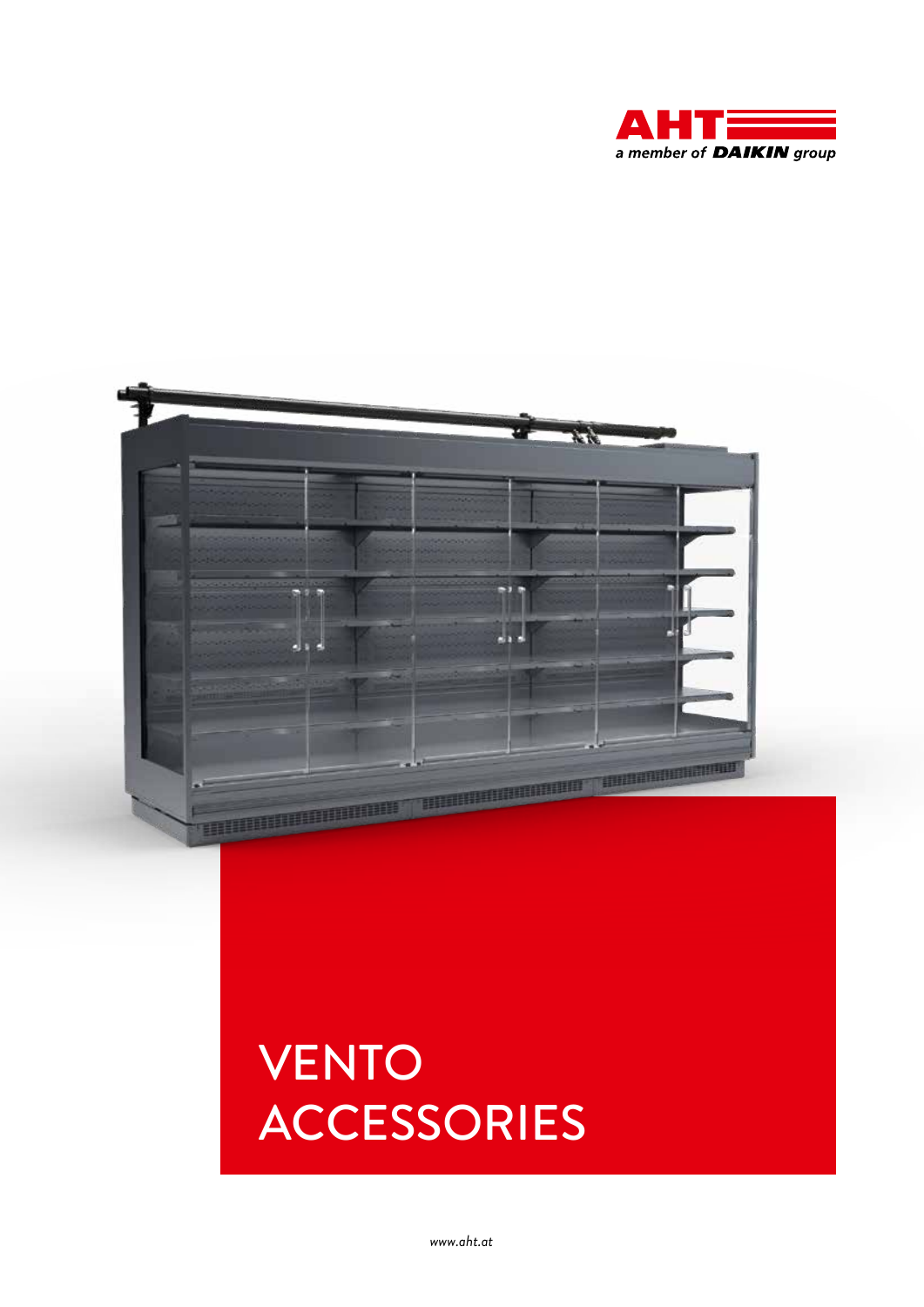## *Wide range of configuration and accessory variants for all VENTO models.*

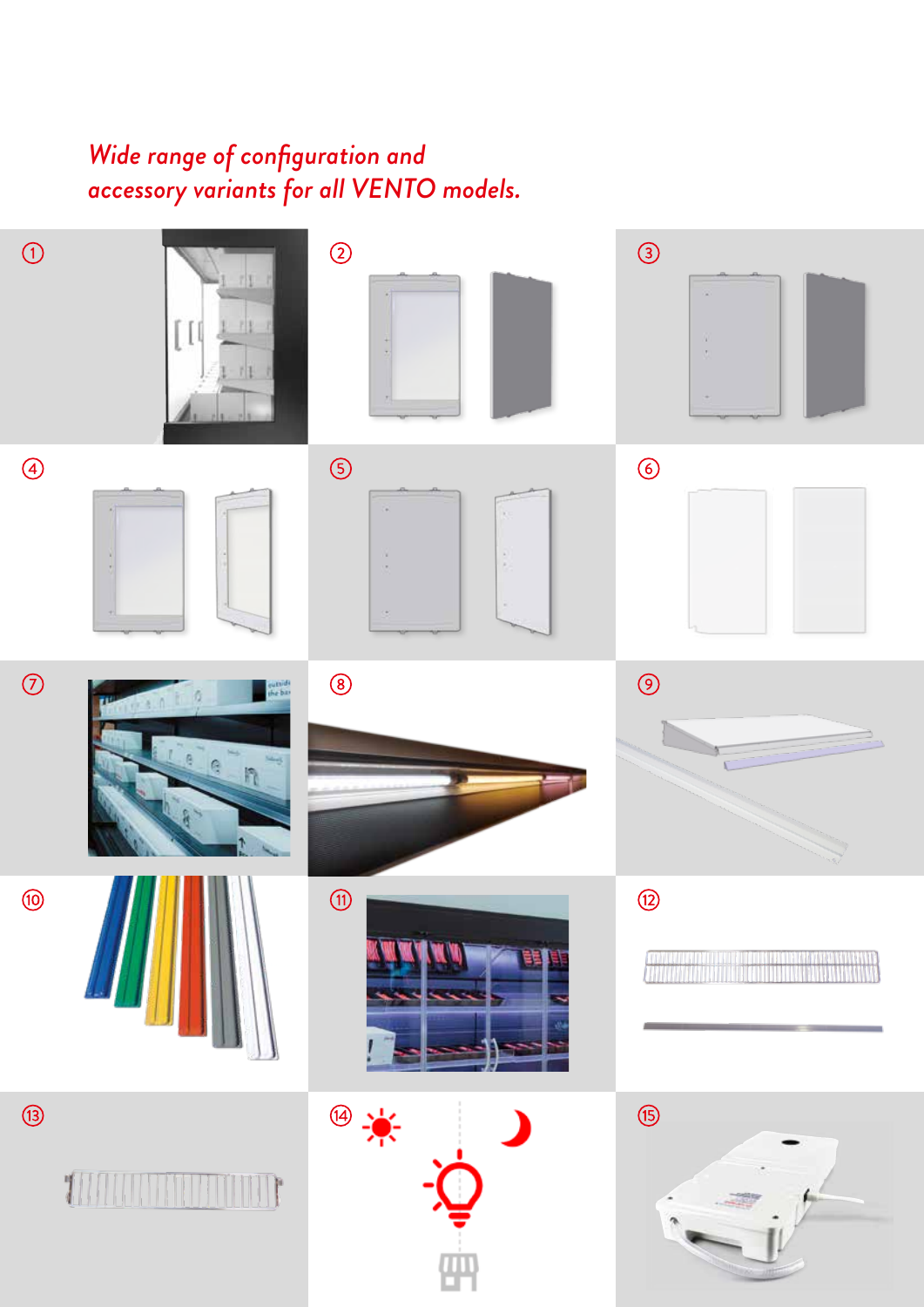|                   | PANORAMA SIDE WALL            | for all VENTO types; 40 mm thick; outside: ABS;<br>inside 2K PU foam; 24 mm thick double-glazed safety glass                                                                                    |
|-------------------|-------------------------------|-------------------------------------------------------------------------------------------------------------------------------------------------------------------------------------------------|
| $\left( 2\right)$ | SIDE WALL INTERNALLY MIRRORED | for all VENTO types, 5 mm toughened safety glass,<br>available in various colours                                                                                                               |
| (3)               | SIDE WALL SOLID               | for all VENTO types, available in various colours                                                                                                                                               |
|                   | <b>GLASS PARTITION</b>        | for all VENTO types, to separate existing refrigerated cabinets and newly<br>installed AHT Multideck cabinets with safety glass for better visibility                                           |
| (5)               | <b>PARTITION</b>              | for all VENTO types, to separate existing refrigerated<br>cabinets and newly installed AHT Multideck cabinets                                                                                   |
| (6)               | <b>PARTITION</b>              | for all VENTO types, perspex to separate product groups within<br>a Multideck cabinet                                                                                                           |
|                   | <b>SHELF (WITH SUPPORTS)</b>  | Normal: 150 kg/m <sup>2</sup> , heavy-duty 250 kg/m <sup>2</sup> ; width: 1250 mm,<br>Depths: 300, 400, 500, 600 mm; Angle: 0°, 8°, 15°, 20°, 30°,<br>35°, 40° - customised adaptation possible |
| $\left(8\right)$  | <b>SHELF LIGHTING</b>         | LED standard colour temperatures: 3000K (RT076), 4000K, 5000K;                                                                                                                                  |
|                   | <b>SCANNER PRICE RAIL</b>     | for price labelling on shelves or foot panel; plastic; clip-in, self-adhesive;<br>heights: 40 mm, 60 mm; transparent & tinted                                                                   |
| (10)              | <b>BUMPER</b>                 | for protection of the foot panel; plastic, several colours                                                                                                                                      |
| $\mathbf{11}$     | <b>CEILING MIRROR</b>         | 4 mm toughened safety glass; insulated on back;<br>suitable for refrigeration class S1                                                                                                          |
| (12)              | <b>DIVIDERS</b>               | to separate goods; made of sheet metal, wire or plastic                                                                                                                                         |
| (13)              | <b>MERCHANDISE STOPPERS</b>   | to restrain goods presented at an angle; made of sheet metal, wire or plastic                                                                                                                   |
|                   | <b>MARKET LIGHT BOX</b>       | connects the VENTO refrigerated shelves to the store's<br>lighting control system. The light and roller shutter of the<br>Vento are controlled via this interface.                              |
| ,15               | <b>DEFROST WATER PUMP</b>     | an alternative to an on-site drain via which the defrost water can flow<br>away. It ensures that the defrost water is automatically pumped off.                                                 |

\* on request